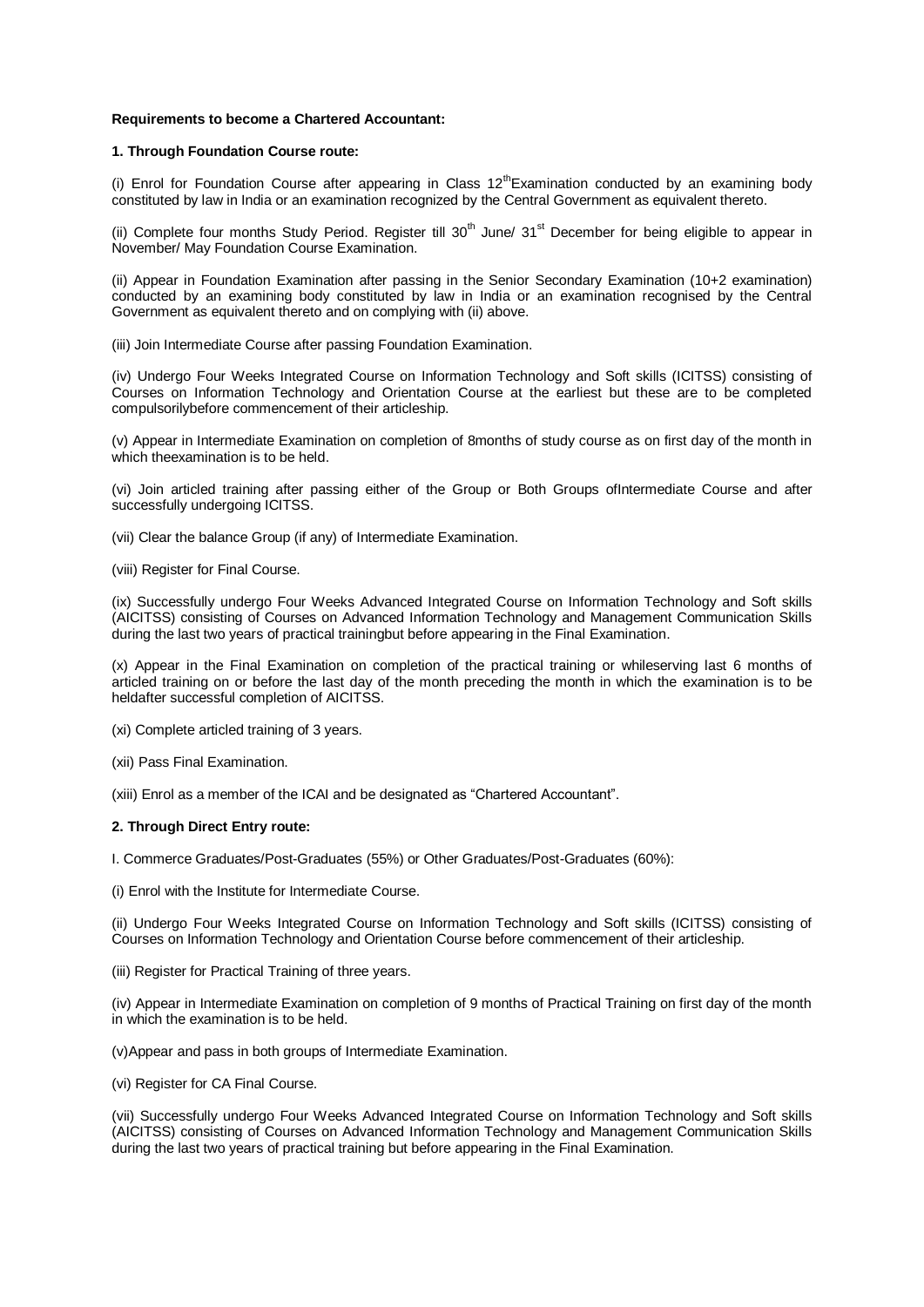(viii) Appear in the Final Examination on completion of the practical training or while serving last 6 months of articled training on or before the last day of the month preceding the month in which the examination is to be held after successful completion of AICITSS.

- (ix) Complete articled training of 3 years.
- (x) Pass Final Examination.
- (xi) Enrol as a member of the ICAI and be designated as "Chartered Accountant".

Provisional Registration: Candidates who are pursuing the Final year of Graduation Course shall be eligible for provisional registration to the Intermediate Course. Such candidates would be required to submit satisfactory proof of having passed the graduation examination with the specified percentage of marks within such period not exceeding six months as from the date of appearance in the final year graduation examination. During the period of provisional registration, the candidate can undergo and complete ICITSS. It is clarified that in their case, the practical training will commence only on becoming a graduate with specified percentage of marks. Such candidates shall be eligible for appearing in the Intermediate Examination on completion of nine months of practical training. If such candidates fail to produce the proof within the aforesaid period, his provisional registration shall be cancelled and the registration fee or the tuition fee, as the case may be, paid by him shall not be refunded and no credit shall be given for the theoretical education undergone.

II. Candidates who have passed Intermediate level examination of Institute of Company Secretaries of India or Institute of Cost Accountants of India

(i) Enrol with the Institute for Intermediate Course.

(ii) Undergo Four Weeks Integrated Course on Information Technology and Soft skills (ICITSS) consisting of Courses on Information Technology and Orientation Course at the earliest but these are to be completed compulsorily before commencement of their articleship.

(iii) Appear in Intermediate Examination on completion of 8 months of study course as on first day of the month in which the examination is to be held.

(iv) Join articled training after passing either of the Group or Both Groups of Intermediate Course and after successfully undergoing ICITSS.

- (v) Clear the balance Group (if any) of Intermediate Examination.
- (vi) Register for Final Course.

(vii) Successfully undergo Four Weeks Advanced Integrated Course on Information Technology and Soft skills (AICITSS) consisting of Courses on Advanced Information Technology and Management Communication Skills during the last two years of practical training but before appearing in the Final Examination.

(viii) Appear in the Final Examination on completion of the practical training or while serving last 6 months of articled training on or before the last day of the month preceding the month in which the examination is to be held after successful completion of AICITSS.

- (ix) Complete articled training of 3 years.
- (x) Pass Final Examination.
- (xi) Enrol as a member of the ICAI and be designated as "Chartered Accountant".